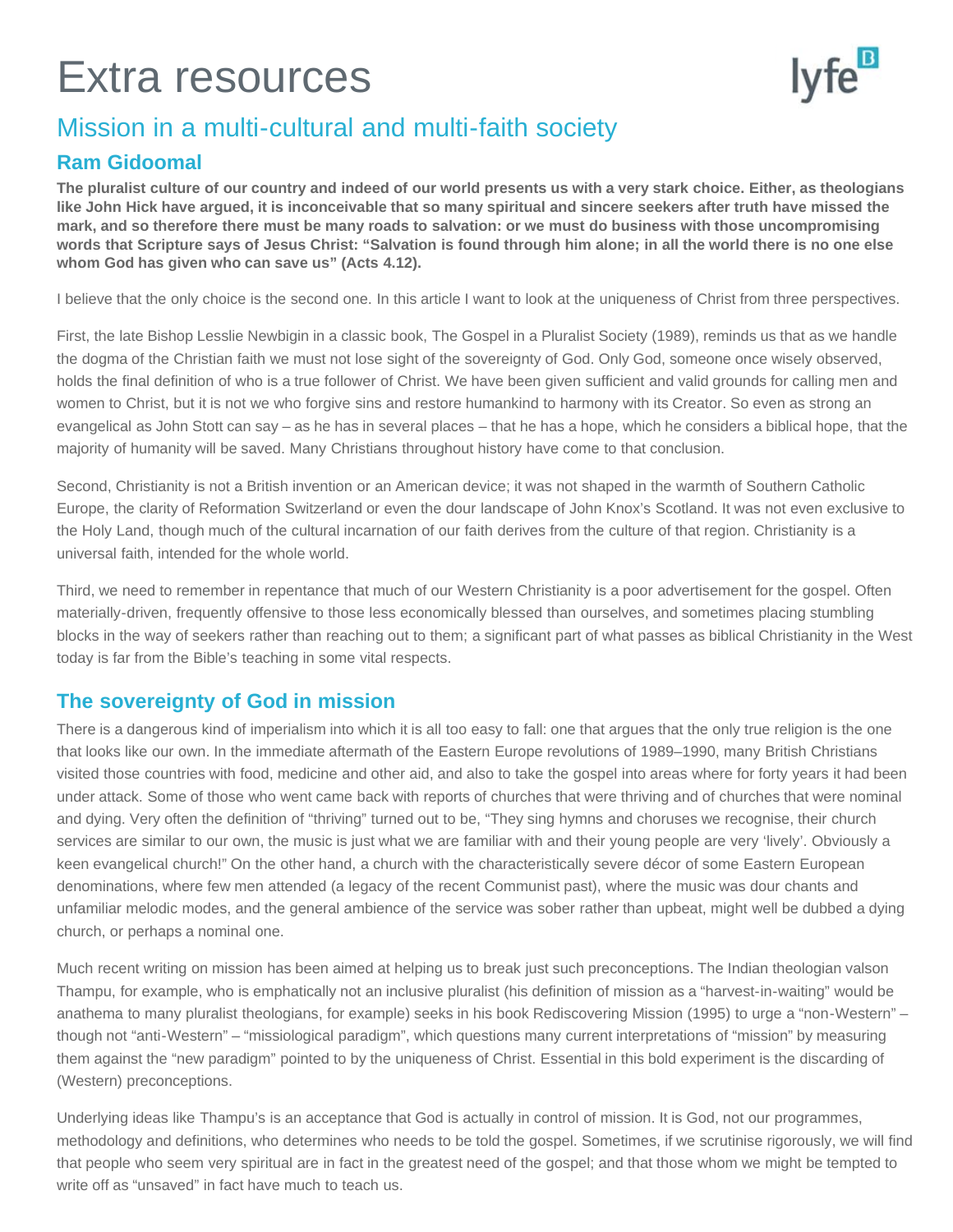In talking and working alongside many Muslims, Hindus, Sikhs and members of other faiths, I believe that my responsibility is to model Jesus to my neighbour and to share with him or her the biblical gospel as faithfully as I can. But that does not mean that I assume that my neighbour's spiritual experience is worthless or that God is not dealing with my neighbour in other ways as well as my relationship with him or her. By the same token, I have not discarded everything from my own culture. I enjoy celebrating divali in a Christian context: who more than Christians should be celebrating a festival of light? And when my mother (who was a follower of Jesus) died, her funeral was a blend of clear biblical celebration of her life, and many traditions from our Hindu culture, because I believe that Hindu culture, like many other cultures are not valueless spiritually.

When mission engages with people of other cultures and other faiths, the kind of openness that finds some truth and some evidence of God's image is essential if we are to build sound bridges across cultural divides. Compelling other cultures to adopt Western "Christian" ways is not going to work.

#### **Cultural baggage**

As a South Asian, brought up in a religious context that included Islam, Hinduism and Sikhism, and now a follower of Jesus Christ, these are issues that have shaped my own spiritual journey and are constantly part of my relationships with people of other faiths.

Francis Schaeffer wrote that at the end of the day, the artisan convert and the convert who is a university professor must both accept Christ in exactly the same way: by bowing before him as their Lord and Saviour. But, he said, their paths to that moment may well have been very different. This is a helpful point. In my own case, I tried for a very long time to deal with the burden of my karma, the accumulated weight of sins committed in this and previous lives. I had come to the realisation that I was never going to be able to pay off the huge debt. Then I heard about Jesus, and what he did on the cross. I accepted the same gift and the same Giver as any white Christian convert does – but in my case I was receiving my true Sanatana Sat Guru, the eternal true and living Master (John 14.6), who would never die. He had done what was necessary to pay off my karma once and for all – no longer was it necessary for me to be reincarnated in order to start the whole process towards redemption all over again.

Every year I would join in the family prayer which pleaded to God "from the unknown, lead me to the known; from the unreal, lead me to the real; from darkness lead me to light." It was the satisfying of that universal longing, specifically expressed for me in my Hindu prayer, which drew me to Christ.

Different people need to be told the gospel in different ways, different questions need to be answered and different needs have to be met – all by the same one unchanging Christ.

Western mission has often taken a long time to learn this. Go to various parts of Africa today and you will hear Christian hymns that still contain traces of the African musical tradition – the tradition that missionaries often required converts to abandon, because Moody and Sankey or John Wesley were in some sense "correct" Christian hymnody. For myself, in London, I was perplexed on my first visit to church to find sombre organ music playing (I wondered who had died), astonished to be allowed to keep my shoes on (unthinkable in the temples I was familiar with) and surprised not to be expected to sit on the floor. Indeed, I was amazed to find myself even allowed inside, for I had assumed that churches were special buildings that only special people could enter.

Cultural baggage stands in the way of many people encountering biblical Christianity. In today's multi-cultural, multi-faith Britain, we are still prone to forget that.

#### **Clearing the way**

The task of mission in any context is to present authentic biblical truth in a way that will challenge hearers to respond. How is this best achieved in a multi-faith, multi-cultural society?

First, I believe, we must not make the mistake that theologian Ken Gnanakan has identified in his book *Proclaiming Christ in a Pluralist Context (2000)*. In Old Testament times, he says, God's people handled pluralism with great zeal by distancing themselves from people of other religions. But that meant ignoring God's wish that they should interact with people of other faiths. Gnanakan cites the stubborn refusal of Jonah to preach to Nineveh: he contrasts this with Jesus' willingness to relate positively to people of other faiths, while presenting them with the challenge of the true God.

We must reject, therefore, the temptation to see ourselves as an elite people. Pharisaism is a modern sin as well as an old one.